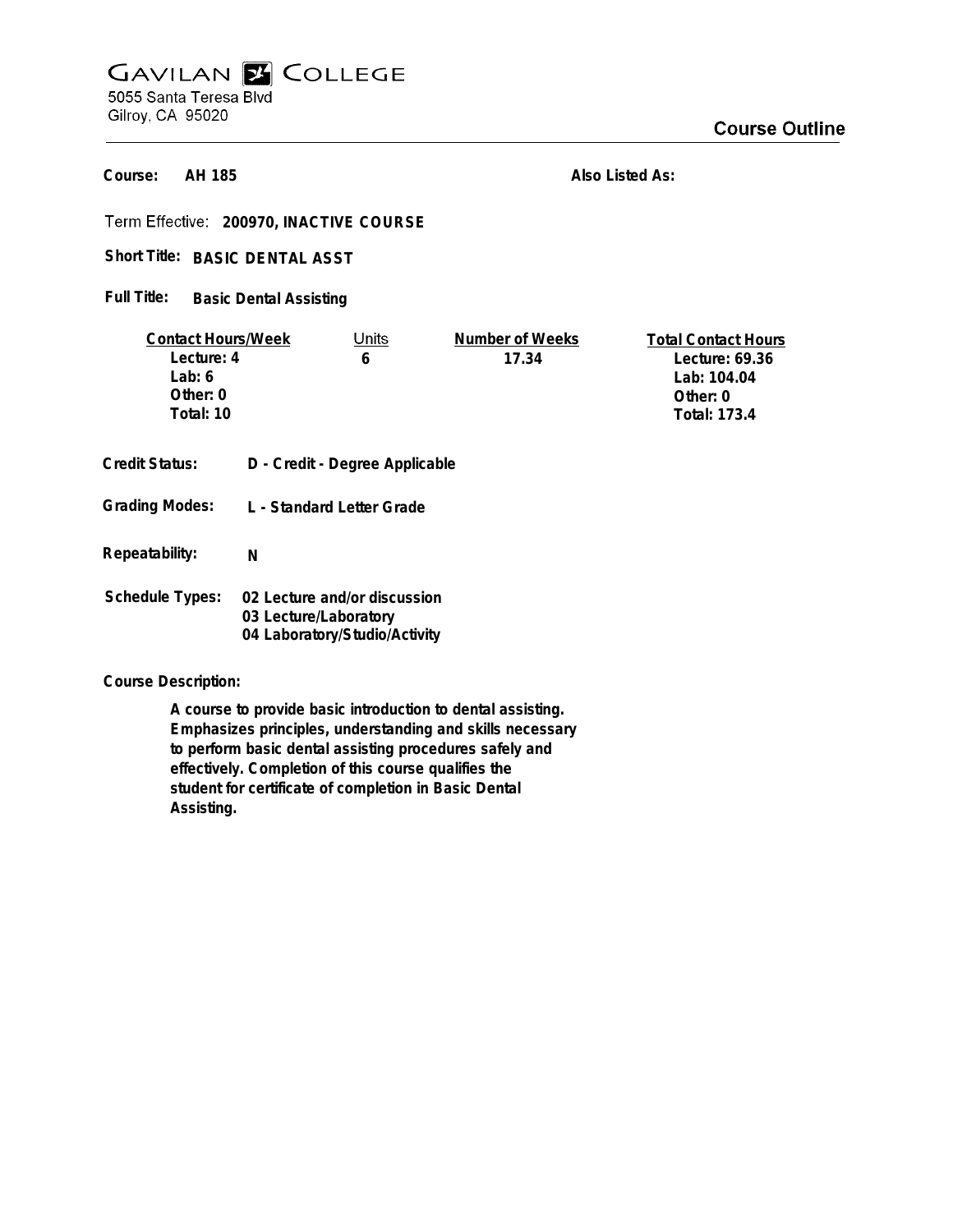**ARTICULATION and CERTIFICATE INFORMATION Associate Degree: CSU GE: IGETC: CSU TRANSFER: Transferable CSU, effective 198930 UC TRANSFER: Not Transferable**

## **PREREQUISITES:**

# **COREQUISITES:**

**STUDENT LEARNING OUTCOMES:**

**Preparation for entry level position as dental assistant. Demonstrated clinical competency. COURSE OBJECTIVES:**

#### **WEEK 1**

**1) Identify early developments and major contributors to dentistry from early times through the Middle Ages and the Renaissance. 2) Identify the pioneers in dentistry in the United States. 3) Trace the development of dentistry in the United States and identify the contributors to this growth. 4) Describe the effect of the Amalgam War on the history of organized dentistry in the United States. 5) List the major other developments in dentistry and identify their innovators.**

**WEEK 2**

**1) List, and describe briefly, the eight dental specialties. 2) Discuss the responsibilities, education, licensure certification, registration, and professional organization as applicable for the dentist, dental assistant, hygienist, and laboratory technician. 3) Identify 10 potential expanded functions that may be assigned dental auxiliaries. 4) Define or describe the following: ethics, jurisprudence; State Dental Practice Act; unlicensed practice of dentistry; respondeat superior; res gestae, malpractice; and reasonable skill, care and judgment. 5) Identify the following: ADA, ADAA, CDA, CDT, DDS, DMD, EFDA, RDA, and RDH. WEEK 3**

**1) Identify the body systems in terms of structure (components) & function. 2) Identify the bones and major anatomic landmarks of the skull. 3) Describe the histology of bone in terms of: cartilage, compact bone, spongy bone, and periosteum. 4) Describe the glide and hinge action of the tempormandibular joint. 5) Identify the major muscles of mastication, facial expression, the floor of the mouth, extrinsic muscles of the tongue, and major posterior muscles of the mouth. 6) Identify the major veins and arteries of the face and mouth. 7) Identify the major sources of intervation of the teeth and oral cavity. 8) Identify the major anatomic landmarks of the oral cavity. 9) Name and locate the salivary glands and their ducts. 10) List the major lymph nodes of the face and neck. WEEK 4**

**1) Name the three primary embryonic layers & describe the tissues each forms following differentiation. 2) Describe the embryonic development of the palate including formatin of the primary and secondary palate. 3) State the effects of genetic and prenatal**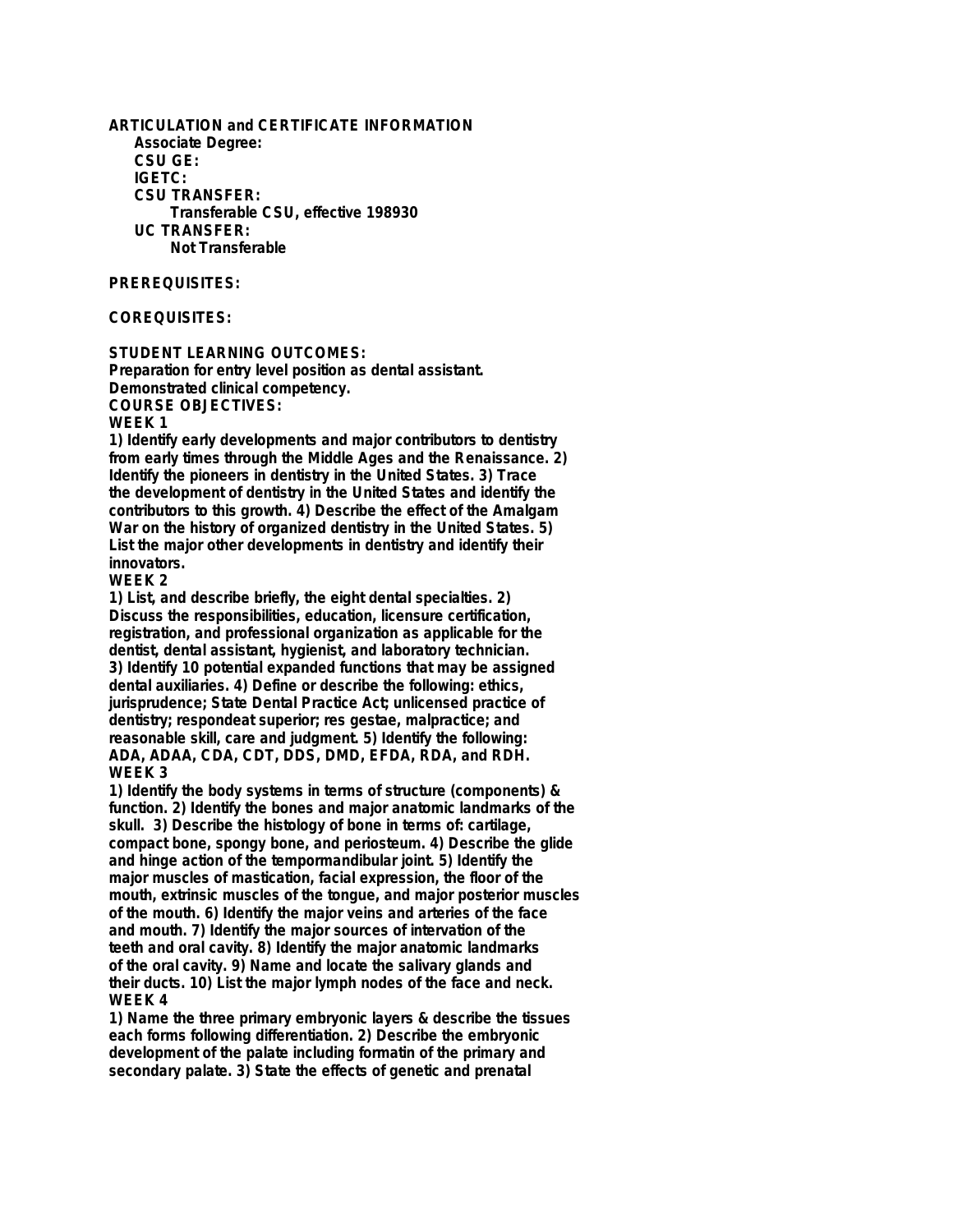**environment factors on dental development. 4) Describe the postnatal growth of the maxilla and mandible in terms of the deposition and absorption of bone. 5) List the three developmental periods in the life cycle of a tooth & describe the stages within each period. Also identify the aberrations in tooth development that may occur in each of these developmental stages. 6) Describe the following tissues in terms of structure, function, and possible disorders: enamel, dentin, pulp, cementum and periodontal ligament. 7) List the structures which form the attachment apparatus and the gingival unit of the periodontium. 8) Describe the characteristics of normal gingival tissue.**

### **WEEK 5**

**1) Identify the four types of teeth, describe the design and specialized functions of each type, and classify them as anterior posterior teeth. 2) Describe the Universal Number System and the Federation Dentaire Internatinal Two-Digit Tooth Recording System. 3) Define the terms related to tooth morphology including: the curve of Spee, the names of the surfaces of the teeth, contours and contacts, overbite and overjet, embrasure and occlusal form and the physiology of occlusion. 4) Identify the number and types of teeth in the primary dentition; state the specialized functions of the primary dentition and describe the special characters of these teeth such as enamel thickness and size of the pulp chamber. 5) Compare the primary and permanent dentition in terms of: numbers and types of teeth; size and shape of similar types of teeth. 6) Identify each of the permanent and primary teeth in terms of number of cusps and roots, and unusual anatomic landmarks. The correct terminology should be used in describing these landmarks. 7) Given an extracted tooth, or a typodont tooth, identify the following: the type of tooth; whether it is an anterior or posterior tooth; and if it has an incisal edge or occlusal surface. WEEK 6**

**1) Identify the following terms: aerobes, anaerobes, asepsis, epidemiology, microorganisms, obligatory parasite, pathogen and sepsis. 2) Describe the two main shapes of bacteria and differentiate between aerobes and anaerobes. 3) Describe how some bacteria protect themselves against adverse conditions by forming capsules and spores. Also, state the problems which these cause in efforts to control microbial activity. 4) State six potential means of disease transmission in the dental office and list the three microorganisms which are of particular concern here. 5) Describe the special precautions to be taken when treating hepatitis and AIDS patients. 6) Define and differentiate between, sterilization & disinfection. 7) Discuss the use of wiping agents for disinfecting & sterilizing purposes. 8) Demonstrate competence in: routine scrubbing of hands; preparation of instruments for sterilization of autoclaving and by dry heat.**

#### **WEEK 7**

**1) Describe body defenses and identify, by matching, the related terminology. 2) List the four major signs of inflammation and describe how inflammation helps to protect the body. 3) Describe the classifications of common lesions using the proper terminology. 4) Identify, by matching, diseases of the teeth, dental pulp, and oral soft tissues. 5) List the three major symptoms which could mean oral cancer and identify the following terms associated with**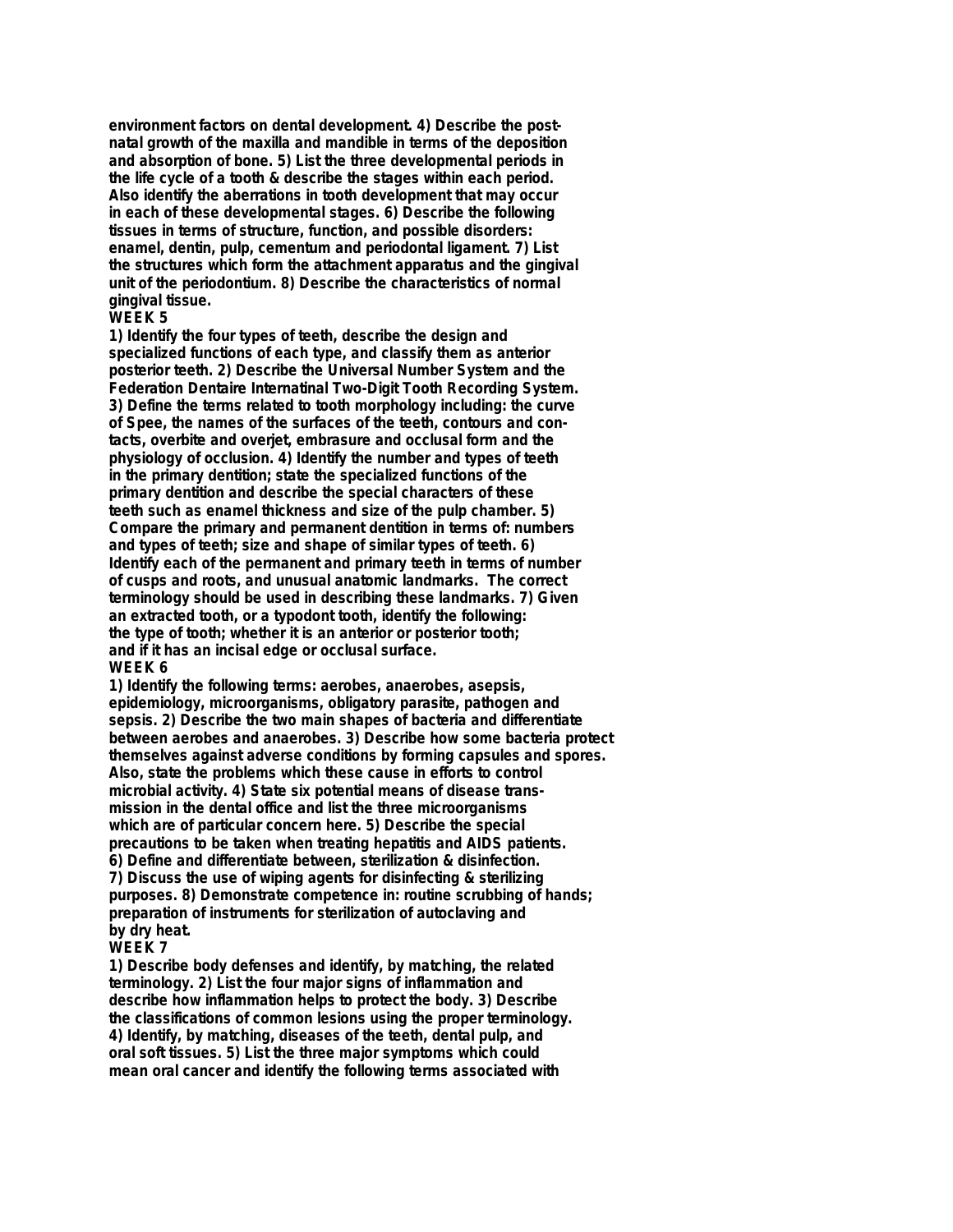**it: neoplasm, benigh tumor, malignant tumor, squamous cell carcinoma, adenocarcinoma. 6) Identify, by matching, secondary oral disorders. WEEK 8**

**1) Identify, by schedule, the major drugs covered by the Controlled Substances Act. 2) Identify the major routes of drug administration. 3) Describe the three types of drugs used in dentistry for the control of anxiety. 4) Differentiate between mild analgesics and strong analgesics, i.e., narcotics and synthetic narcotics. 5) Describe the specialized uses and hazards (in dentistry) of the antibiotics: penicillin, tetracycline, and erythromycin. 6) Describe the uses of vasoconstrictors, antihistamine drugs, corticosteroids, atropine sulfate, oxygen and hemostatics. 7) Describe obtaining local anesthesic by block and by infiltration injection techniques. 8) Identify the four stages of general anesthesia and describe agents most commonly used to produce general anesthesia. 9) Describe the use of nitrous oxide-oxygen relative analgesia in dentistry and identify the three planes of analgesia. 10) When told which tooth or area is to be anesthetized, demonstrate competence in placing topical anesthetic prior to an injection of local anesthesia. 11) Demonstrate competence in preparing a local anesthetic syringe. WEEK 9**

**1) Identify the following terms: force (tensile, compressive, shearing), stress (tensile, compressive, shearing), strain, elasticity, elastic limit, modulus of elasticity & ultimate strength. 2) Differentiate between ductility and malleability and identify the following: flow, hardness, relaxation and distortion. 3) Describe thermal conductivity and thermal expansion and state why they are important in dentistry. 4) Discuss adhesion in terms of: viscosity, contact, angle, wetting, film thickness, and surface tension. State why these are of concern in dentistry. 5) Identify the following terms: hydrocolloid, sol, gel, eversible hydrocolloids, irreversible hydrocolloids, and gelation temperature. 6) Compare dental impression materials in terms of their composition characteristics, and use in dentistry. 7) Describe how powdered dental stone and plaster are reformed into solid gypsum including: comparative water/powder ratio, setting time, setting expansion, and the factors affecting final strength. 8) Identify 8) Identify the following terms relating to synthetic resins: polymer, monomer, polymerization, self-cured, and light-cured. 9) Discuss restorative resins in terms of composition and characteristics. 10) Describe acidetch techniques and bonding. 11) Identify the following terms relating to metals in dentistry: alloys, amalgam, cast structure, wrought structure, soldering, flux, and welding.**

#### **WEEK 10**

**1) Identify the key nutrients & describe their primary functions 2) Discuss the role of carbohydrates in nutrition & differentiate between monosaccharides, disaccharides, and polysaccharides. 3) Describe the role of fats in the diet and identify three types of of fatty acids and their sources. 4) State the role of protein in the diet and identify the terms: complete protein, incomplete protein, and essential amino acids. 5) Identify essential vitamins and minerals by stating their primary functin and listing one good source of each. 6) State why foods are divided into the four major food groups, identify foods found in each group, and note the**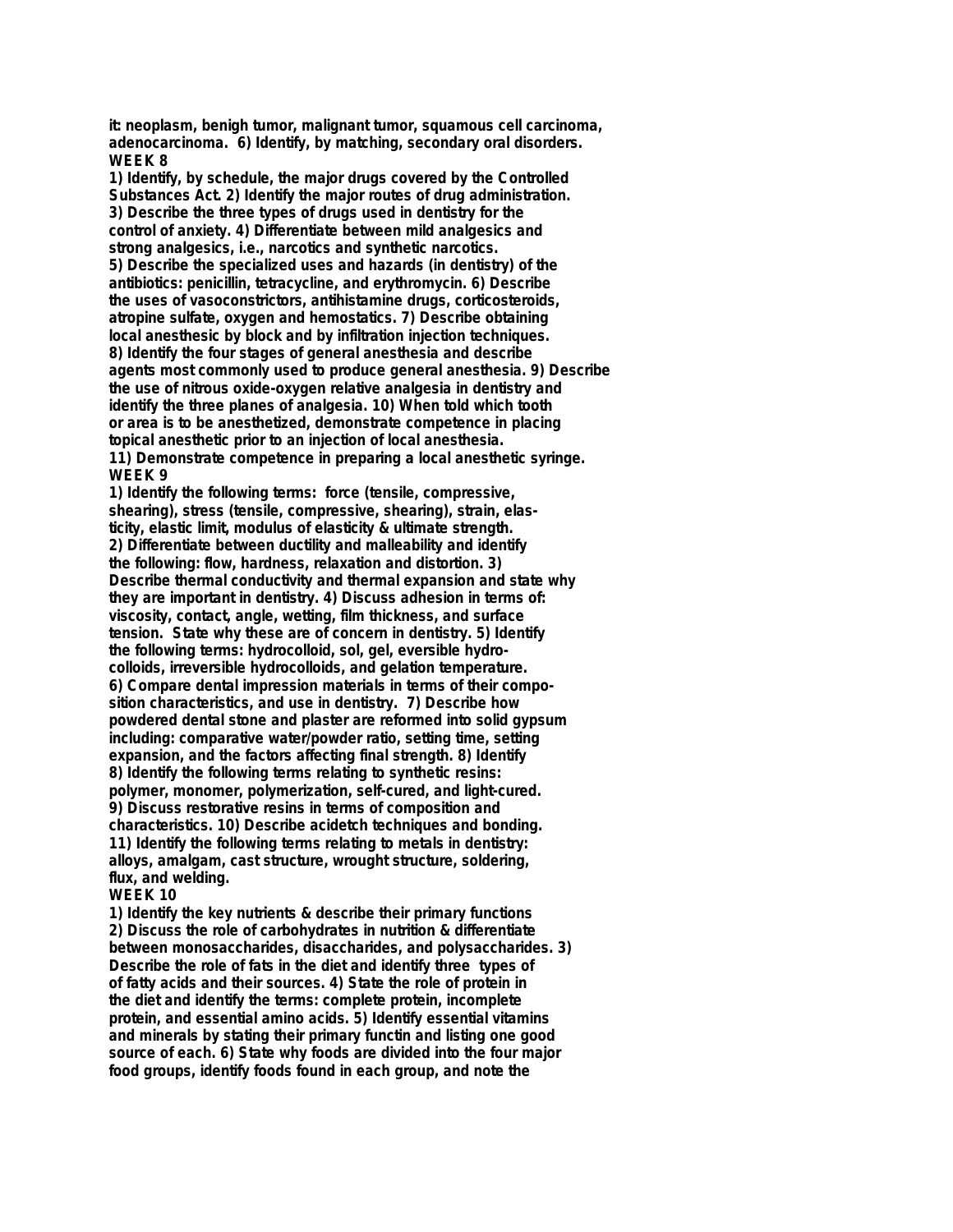**primary nutritional contributions of each group. Also, identify empty calories in terms of the foods containing them. 7) Describe the role of nutrition in dental caries. 8) Identify, by matching, terms and definitions, the oral manifestations of nutritional disorders. 9) Demonstrate competence in planning a special diet for a patient with an injured anterior tooth. 10) Demonstrate competence in dietary evaluation and counseling. WEEK 11**

**1) Identify the need for preventive dentistry and discuss the cost of dental neglect. Also, discuss the role of the dental specialities**

**TOPICS AND SCOPE:**

**Inactive Date: 05/11/2009**

- **Inactive Term: Fall 2009**
- **1 4 LEC History of Dentistry**
- **2 4 LEC The Dental Health Team**
- **3 4 LEC Anatomy and Physiology**
- **4 4 LEC Oral Embryology & Histology**
- **5 4 LEC Tooth Morphology**
- **6 4 LEC Microbiology and Sterilization**
- **7 4 LEC Oral Pathology**
- **8 4 LEC Pharmacology and Pain Control**
- **9 4 LEC Dental Materials**
- **10 4 LEC Nutrition**
- **11 4 LEC Preventive Dentistry**
- **12 4 LEC Applied Psychology**
- **13 4 Lec The Special Patient**
- **14 4 Lec Medical Emergencies**
- **15 4 Lec Dental Instruments**

**16 4 Lec Dental Equipment for four-handed/six-handed**

- **dentistry: Use and care**
- **17 4 Lec Instrument Transfer and Oral Evacuation**
- **18 4 Lec FINAL EXAM**

**NOTE: The students will also have 6 clinical/**

**laboratory hours per week in addition to the**

**lecture/theroy hours listed above.**

**ASSIGNMENTS:**

**Each week the student will read the appropriate chapters of the text and complete assigned exercises.**

**METHODS OF INSTRUCTION:**

**Lecture, discussion, demonstration/return demonstration, supervised clinical practice, quizzes, exams, clinical performance exam.**

**REPRESENTATIVE TEXTBOOKS:**

**^uModern Dental Assisting^s, Torres and Eherlich, current edition Reading Level: determined to be 13.4\* grade by K. Bedell \*grade level (artifically) elevated due to technical terms. Other Materials Required to be Purchased by the Student:**

**SUPPLEMENTAL DATA: Basic Skills: N Classification: I Noncredit Category: Y**